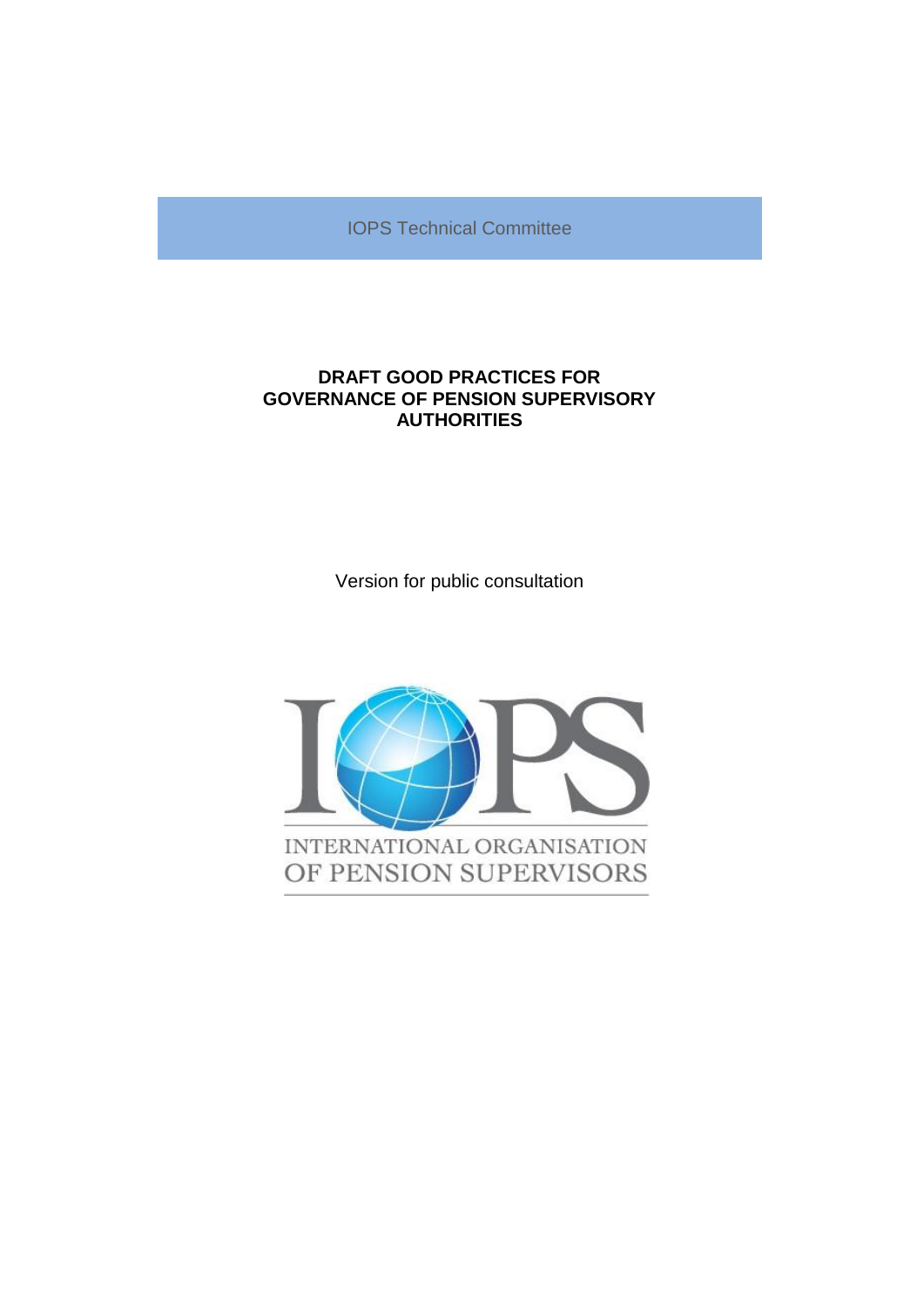### **DRAFT GOOD PRACTICES FOR GOVERNANCE OF PENSION SUPERVISORY AUTHORITIES**

#### **Introduction:**

1. Promoting good governance has been at the heart of on-going reform efforts in many countries in recent years, resulting in extensive research as well as the adoption of national and internationally recognised standards and principles on the topic. Adherence to good governance practices by private pension funds (and other financial institutions responsible for managing and administering private pensions) and also by public authorities involved in their regulation and supervision is essential to strengthen private pension systems and enhance public confidence in the oversight process.

2. Along with various measures directed to reinforce and achieve greater efficiency of the supervisory control over financial institutions (e.g. improving internal organisation/structures, gaining new powers and resources, implementing a risk-based approach to supervision, etc.), strengthening internal governance structures has also been a priority for financial supervisory authorities, including pension supervisory authorities.

3. Recognising the crucial importance of good governance for pension supervisory authorities as highlighted in the IOPS Principles of Private Pension Supervision<sup>1</sup> (November 2010), the IOPS has developed good practices as guidance for its Members and other pension supervisory authorities.

### **Scope and Coverage<sup>2</sup>**

4. A system of good governance within a pension supervisory authority, supported by effective internal risk management and controls and independent external audit, should lead to good management, accountability and performance outcomes, the optimal use of resources, and positive engagement with relevant stakeholders and the public. Ultimately such a system should enable the pension supervisory authorities to efficiently fulfil their supervisory mandate and achieve their main objectives.

5. The current good practices build on:

- Principle 10 of the IOPS Principles of Private Pension Supervision, which provides a solid framework for governance of pension supervisory authorities. According to Principle 10, good governance can be summarised under four broad categories: *independence, adequacy, transparency and integrity<sup>3</sup> ;*

- Good governance principles elaborated for other public bodies;<sup>4</sup> and

 1 IOPS Principles of Private Pension Supervision, www.iopsweb.org

 $2$  In EU countries, the good practices may not apply to those pension funds and pension plans that fall outside the scope of the EU Directive 2003/41/EC of the European Parliament and of the Council of 3 June 2003 on the activities and supervision of institutions for occupational retirement provision, e.g. pensions funded via book reserves.

<sup>&</sup>lt;sup>3</sup> Footnote 14 of the IOPS Principle 10, www.iopsweb.org

<sup>&</sup>lt;sup>4</sup> The Good Governance Standard for Public Services, UK, 2004, [http://www.cipfa.org.uk/pt/download/governance\\_standard.pdf](http://www.cipfa.org.uk/pt/download/governance_standard.pdf)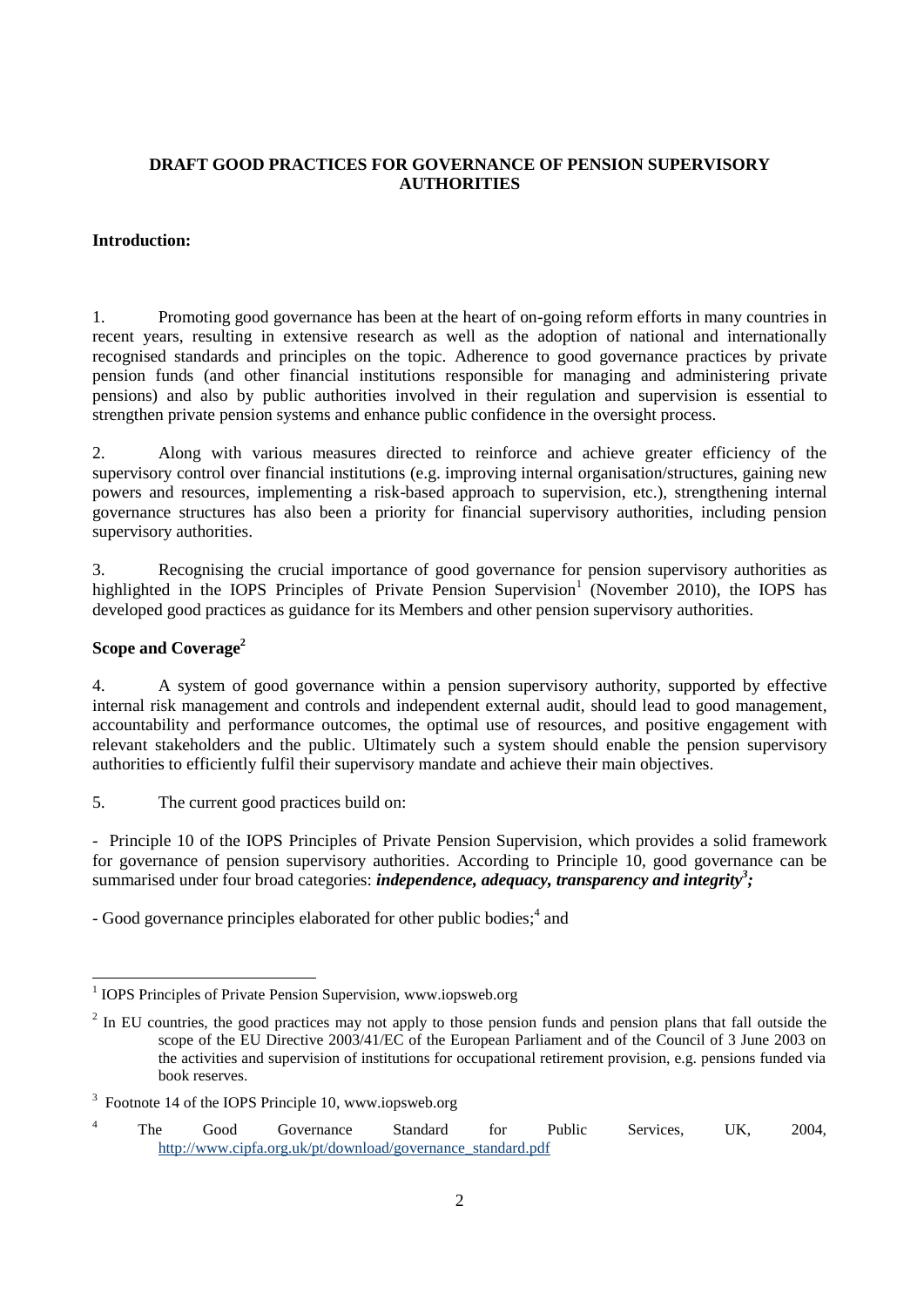- Principles and standards of corporate governance for financial institutions as well as other related background reports prepared by international organisations, such as  $IAIS<sup>5</sup>$ , OECD<sup>6</sup> or IOSCO<sup>7</sup>.

6. These good practices are also based on the previous work developed by the IOPS in the area, namely IOPS Working Paper 10 of November 2009 on "Governance and Performance Measurement of Pension Supervisory Authorities,"<sup>8</sup> as well as the results of the assessment of countries' compliance with the IOPS Principles on Private Pension Supervision.

7. Governance arrangements of pension supervisory authorities among IOPS Members vary considerably because of their size, structure and legislative background. Despite this diversity, the IOPS believes that general good governance practices can be identified that will be helpful to the IOPS Members when reviewing and reinforcing their current governance framework.

8. These good practices on governance do not aim to duplicate or substitute existing governance principles already adopted by or in force within pension supervisory authorities. Their purpose is to provide a list of internationally approved good governance criteria for consideration and action by pension supervisors. They allow supervisory authorities to compare and evaluate their own governance codes against current global good practice and enable them to take measures to improve them, if necessary.

9. The IOPS good governance practices suit various types of organisational structures of pension supervisory authorities (specialised, partially integrated and integrated) and a wide range of governance arrangements adopted by the IOPS Members..

10. For consistency purposes and to ensure that the IOPS good governance practices cover a wide variety of legal, organisational, procedural, and administrative structures of the current and any future IOPS Members, the following general terms used within the core text of the good practices and their meanings are listed below.

#### **Terminology:**

 *Pension supervisory authority*: any entity, responsible in a whole or in part for the supervision of pension funds, plans, schemes or arrangements in a country or a subdivision of a country, whether invested with its own personality or not.<sup>9</sup>

| Foundation       | of     | Governance.<br>http://www.apsc.gov.au/foundations/introduction.htm                                                                      | Australian        | <b>Public</b> | <b>Services</b> | Commission.      | April               | 2009, |
|------------------|--------|-----------------------------------------------------------------------------------------------------------------------------------------|-------------------|---------------|-----------------|------------------|---------------------|-------|
| Public           | Sector | Governance.<br>http://www.anao.gov.au/Publications/Better-Practice-Guides?page=3                                                        | the<br>Australian |               | <b>National</b> | Office.<br>Audit | August              | 2003: |
| IAIS             |        | Insurance Core Principles, Standards, Guidance and Assessment Methodology, October 2012,<br>http://www.iaisweb.org/index.cfm?pageID=795 |                   |               |                 |                  |                     |       |
| 6<br><b>OECD</b> |        | Recommendation on Core Principles of Occupational Pension<br>http://www.oecd.org/dataoecd/14/46/33619987.pdf                            |                   |               |                 |                  | Regulation,<br>June | 2009: |
| $\tau$           | IOSCO. | Examination<br>$\sigma$<br>http://www.iosco.org/library/pubdocs/pdf/IOSCOPD219.pdf                                                      | Governance        | for           | collective      | investment       | schemes.<br>June    | 2006. |

8 <http://www.iopsweb.org/dataoecd/31/56/43946767.pdf>

<sup>&</sup>lt;sup>9</sup> IOPS Principles on Private Pension Supervision, November 2010, [www.iopsweb.org.](http://www.iopsweb.org/)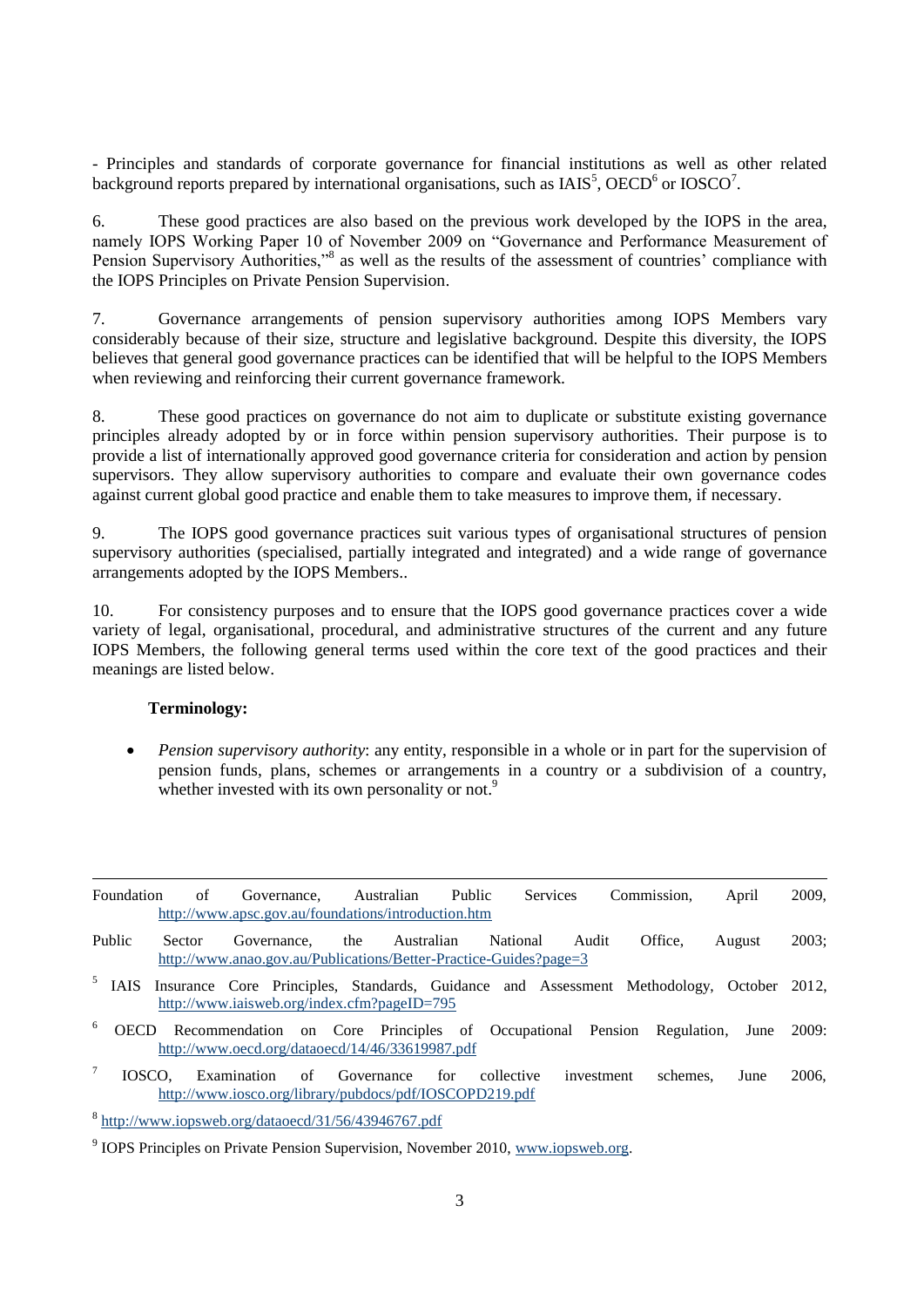- *Overseeing authorities*: (parent) ministry or other statutory authority and the legislature, when required by the governing legislation, responsible for monitoring the activities of the pension supervisory authority.
- *Head of pension supervisory authority:* a person who is appointed by the relevant public authorities and charged with the overall responsibility, possibly shared with other members of the Governing body, for managing the authority so that it efficiently carries out its mission and achieves its statutory objectives while ensuring the efficient and ethical use of resources.
- *Governing body*: the body with overall responsibility to direct and ensure strategic planning, oversight and control of the authority. This body may be composed entirely of senior executives of the authority, or entirely of non-executive members or may comprise a combination of the two.
- *Pension plan<sup>10</sup>*: a pension plan is a legally binding contract having an explicit retirement objective (or  $-$  in order to satisfy tax-related conditions or contract provisions  $-$  the benefits cannot be paid at all or without a significant penalty unless the beneficiary is older than a legally defined retirement age). This contract may be part of a broader employment contract, it may be set forth in the plan rules or documents, or it may be required by law. In addition to having an explicit retirement objective, pension plans may offer additional benefits, such as disability, sickness, and survivors' benefits.
- **Pension fund<sup>11</sup>**: a pension fund is a legally separated pool of assets forming an independent legal entity that is bought with the contributions to a pension plan for the exclusive purpose of financing pension plan benefits. The plan/fund members have a legal or beneficial right or some other contractual claim against the assets of the pension fund. Pension funds take the form of either a special purpose entity with legal capacity (such as a trust, foundation, or corporate entity) or a legally separated fund without legal capacity managed by a dedicated provider (pension fund Management Company) or other financial institution on behalf of the plan/fund members.
- *Private pension fund*:<sup>12</sup> a pension fund that is regulated under private sector law.
- *Private pension plans*:<sup>13</sup> a pension plan administrated by an institution other than general government. Private pension plans may be administrated directly by a private sector employer acting as the plan sponsor, a private pension fund or a private sector provider. Private pension plans may complement or substitute for public pension plans. In some countries, these may include plans for public sector workers.
- *Supervised entities:* private pension funds, plans, schemes, pension service providers and arrangements that have been at any time under the competence (within the purview) of a pension supervisory authority..
- *Pension services providers:* entity providing private pension products or services.

<sup>&</sup>lt;sup>10</sup> Private Pensions, OECD Classification and Glossary

http://www.oecd.org/document/42/0,3746.en\_2649\_34853\_34768618\_1\_1\_1\_1,00.html

<sup>&</sup>lt;sup>11</sup> Idem footnote 11

<sup>&</sup>lt;sup>12</sup> Idem footnote 11

http://www.oecd.org/document/42/0,3746,en\_2649\_34853\_34768618\_1\_1\_1\_1,00.html

<sup>&</sup>lt;sup>13</sup> Idem footnote 11.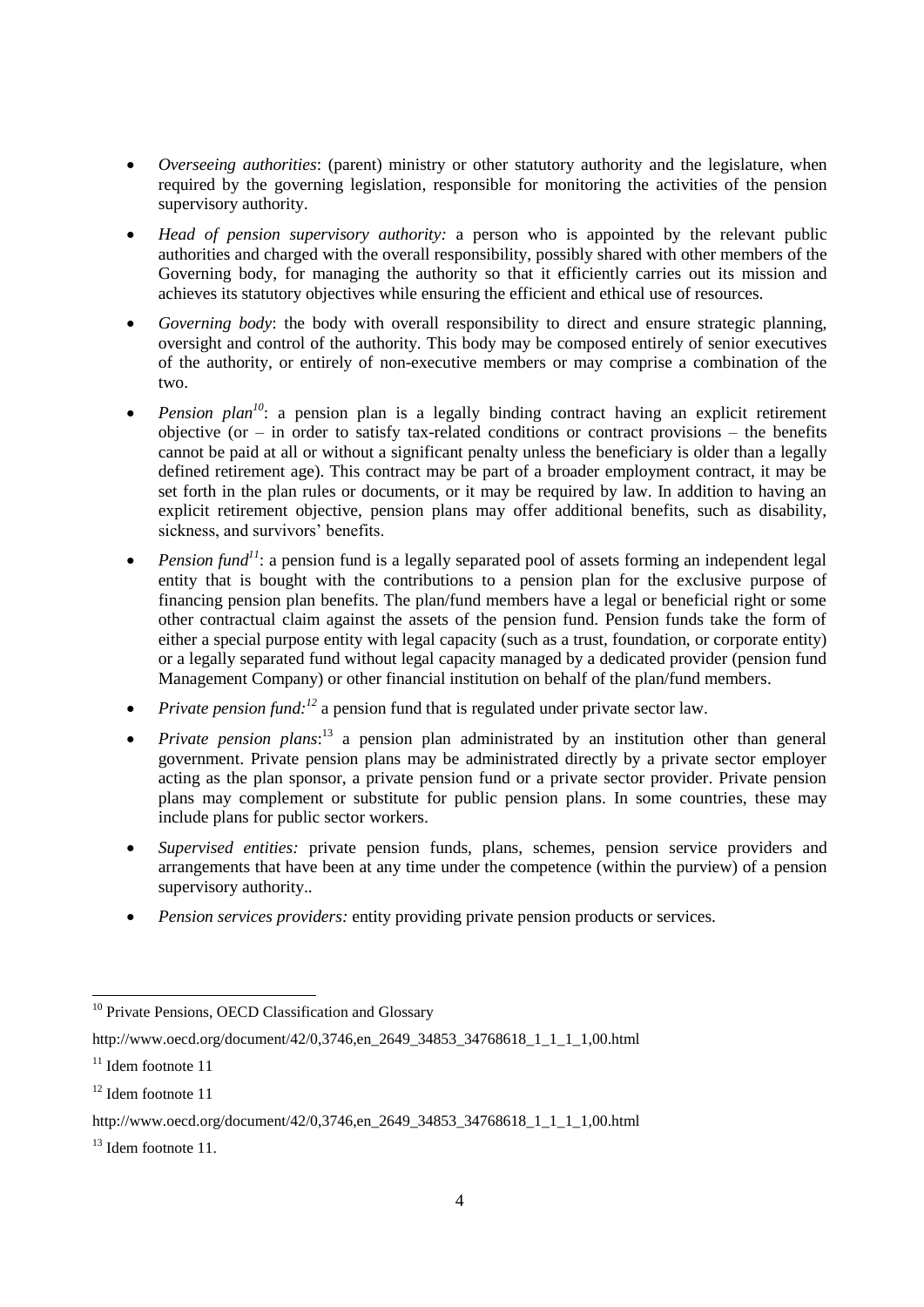11. These good practices are intended to further develop the provisions on governance of the IOPS Principles of Private Pension Supervision which will fully apply. This is particularly relevant for those IOPS Principles which include governance issues such as the IOPS Principle 10 and Principles 2 to 5.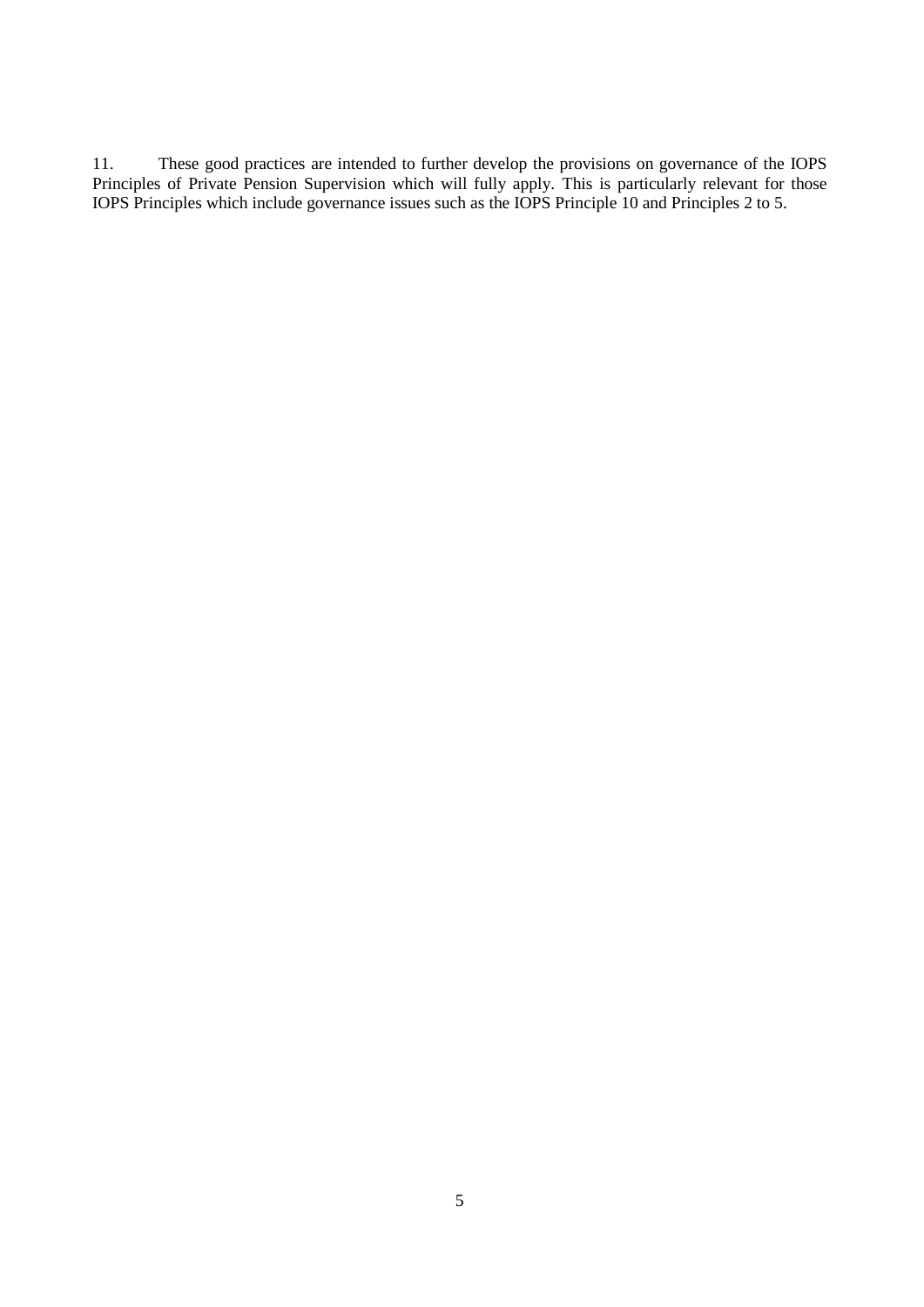## **Good Practice 1: Head of the pension supervisory authority and Governing body**

The Head of the pension supervisory authority and its Governing body should be responsible for promoting and putting into practice good governance values and principles within the pension supervisory authority.

Transparent appointment processes and remuneration practices should be in place for the Head of the pension supervisory authority and the Governing body.

1.1 Good governance values ultimately underpin the pension supervisory authority's philosophy, culture, strategies, and decision-making processes and empower strong leadership. —The Head and Governing body of the pension supervisory authority take the lead in developing, promoting and upholding the good governance values and principles within the authority and securing adherence to these principles by the staff.

1.2 The governance structure of the pension supervisory authority should be clearly defined. The pension supervisory authority should be overseen by a Governing body of a manageable size, the structure, organisation and composition of which should reflect each authority's specific institutional and governance models.

1.3 The Governing body of the pension supervisory authority should be responsible for its decisions and actions and accountable for its performance to the overseeing authorities.

 $1.4^{14}$ <sup>14</sup> The appointment of the Head of the pension supervisory authority and members of the Governing body should take place via explicit procedures and transparent mechanisms. A professional and competence-based selection process ensures that only relevantly qualified candidates are considered for appointment. Other terms and conditions pertaining to the appointment of the Head of the pension supervisory authority and the Governing body, including remuneration policy, should be publicly disclosed. The choice of the candidates should not pose actual or future conflict of interest.

1.5 The Head of the authority should be appointed for a fixed term (normally between 3-7 years), possibly renewable. The Governing body Members should be also appointed for a fixed term of service (generally with the possibility of renewal). Efforts should be undertaken to achieve the right balance between continuity of membership of the Governing body and its renewal with new members. Any exceptional early replacement of the Head of the pension supervisory authority and Members of the Governing body for reasons other than non-performance of their duties or in accordance with provisions in relevant legislation should be avoided and reasons for replacement publicly disclosed.

1.6 The remuneration policy, including bonuses, pertaining to the Head of the pension supervisory authority and the Governing body should be set in a clear and transparent manner and disclosed publicly.

 $\overline{a}$ 

 $14$  IOPS Principle 2 of Private Pension Supervision – Independence - to be fully implemented under this section.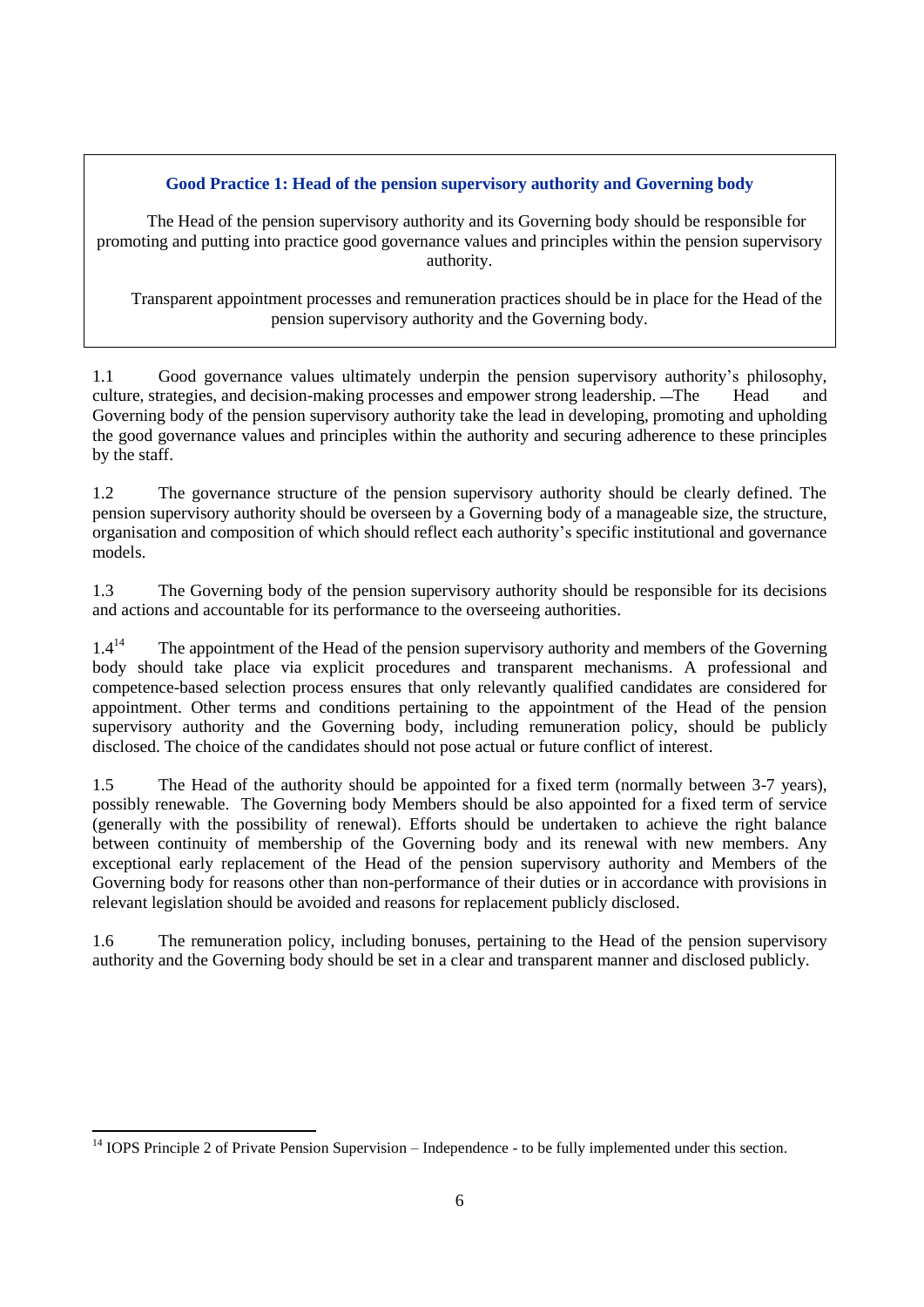### **Good Practice 2: Decision making processes**

The pension supervisory authority should have well documented decision making processes and operational procedures including a clear division of responsibilities for supervisory decisions with serious impact.

2.1 Decisions within the pension supervisory authority should be developed and taken in line with, and to support, high-level objectives and strategic orientations of the authority and have regard to the medium and long term and should be based on good quality information and, where necessary, advice.

2.2 The pension supervisory authority should regularly review its supervisory decisions to ensure they are aligned with the organisation's purpose and contribute to the attainment of the best results for the supervisory service users and general public.

2.3 The decision making processes within the pension supervisory authority should be adequately detailed and documented in internal regulations. Documentation should outline all stages and processes in the development, taking, reviewing and signing off of a final decision to ensure that the decisions are taken in strict conformity with internal procedures and respect the requirements of the governing legislation, regulations and the Governing body policies.

2.4 Taking supervisory decisions with serious impact on supervised entities, such as the introduction of enforcement action/use of sanctions, etc., should in principle involve functional separation of duties between those proposing such decisions and those approving these decisions.

2.5 Procedures for authorisation of decisions should, where appropriate, include wide internal consultations, be subject to independent review and appeals processes and should require a transfer to the appropriate level of seniority within the authority for the final sign-off of the decision at the executive (senior management) level.

2.6 Appropriate procedural safeguards should also be available to prevent irregularities arising in the conduct of operations, decision making and review processes.

2.7 Major decisions taken by the Governing body/senior executives within a pension supervisory authority should be announced and explained to the supervised entities and the public, subject to confidentiality requirements.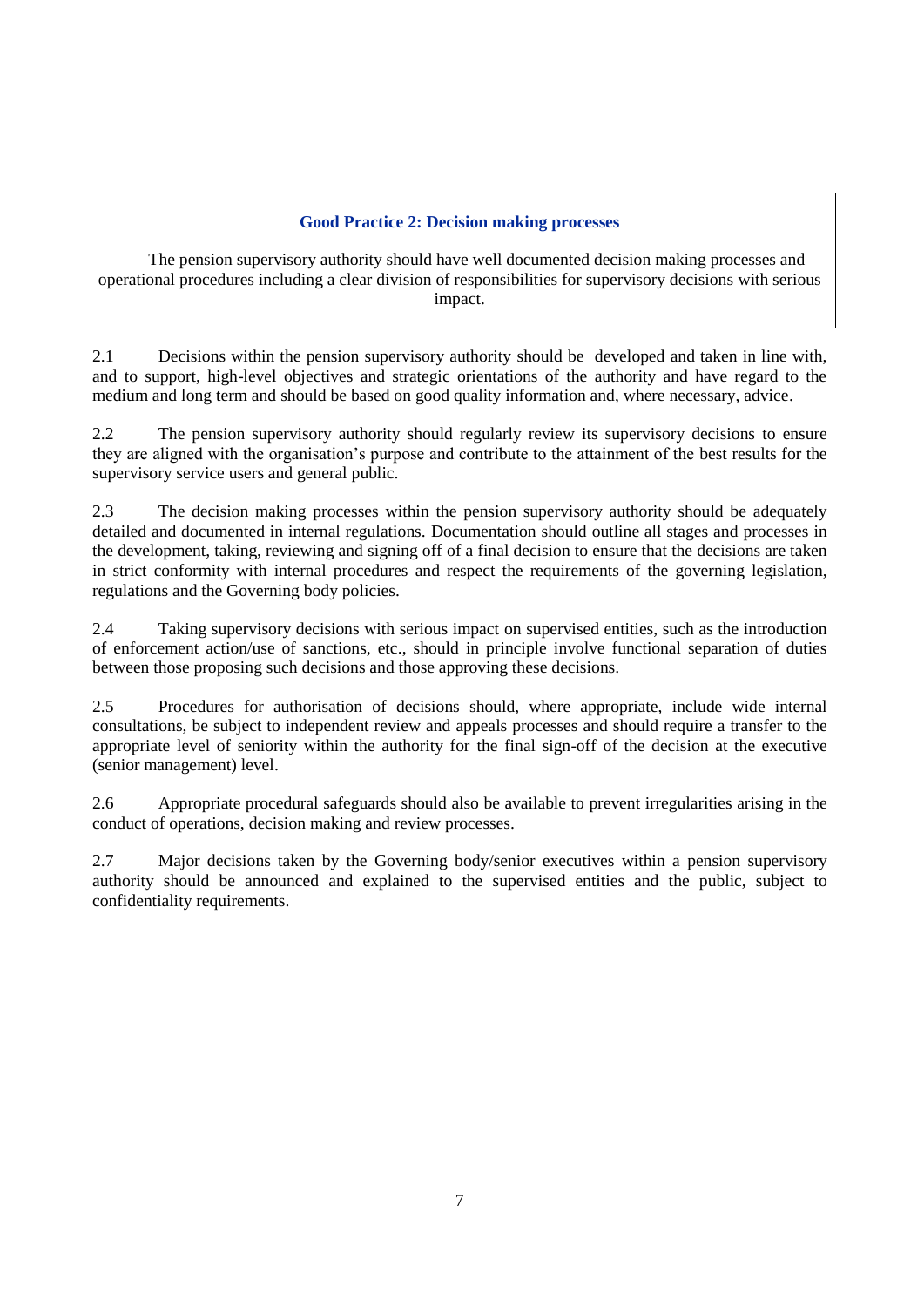## **Good Practice 3: Internal controls and internal and external audits**

The pension supervisory authority should establish and maintain effective internal controls and should be subject to regular independent internal and external audits.

3.1 The Head of the pension supervisory authority and the Governing body should have primary responsibility for and strongly support the overall internal control systems of the pension supervisory authority that ensure the proper and efficient functioning of the authority.

3.2 Risk management programmes (including risk assessment) should be developed and implemented as a part of larger supervisory review/control processes to identify and evaluate emerging risks to which the authority is confronted, and to devise appropriate strategies/responses to mitigate these risks.

3.3 A comprehensive internal control system should cover the full range of the authority's activities, operating programmes and responsibilities, allowing for irregularities or weaknesses detected to be promptly and efficiently corrected. Suitable oversight mechanisms should be in place when the supervisory authority outsources its functions to third parties or hires outside experts (to be subject to the same professional standards and confidentiality rules as the supervisory staff).

3.4 The primary focus of internal controls should be on the careful assessment and measurement of the risks facing the authority and the prioritisation of cases representing the highest potential risk to the achievement of the authority's statutory objectives. Examples of some of the other issues which could be covered by internal controls include: adherence by the staff to rules (pension law, regulations) and internal procedures; the safeguard of assets/resources and information, timeliness and quality of production/record of financial, management, and supervisory information; proper collection, safeguarding, disclosure and transfer of confidential information.

3.5. The internal control systems, including policies and procedures, should be well-designed and be clearly documented, remain cost-effective, flexible and adaptable to the changes in the external and internal environment and be subject to periodic assessments (especially in volatile periods).

3.6 An effective and objective internal audit function should be part of the authority's internal control system. Some of the topics which could be covered by the internal audit are reviewing the consistency and transparency of the decision making process; checking strict adherence to rules and management policies; measuring and assessing the efficiency and effectiveness of the overall internal control system and making recommendations to the Governing body/senior management how to improve the internal controls system and to correct any irregularities observed.

3.7 The Head of the pension supervisory authority and/or the Governing body should ensure the operational independence of the internal audit function.

3.8 In addition to internal audits, external audits should be performed by a separate auditor. External audits cover a range of issues, and are used, amongst others, to verify compliance with the principle of legality (law, regulations, administrative acts/procedures); to monitor consistency and the efficiency of the operating model and management process; to audit the authority's financial statements; to check, if deemed necessary, the effectiveness of the supervisory authority's internal control systems, including the proper functioning of internal audits; and to suggest, where relevant, corrective actions/responses to audit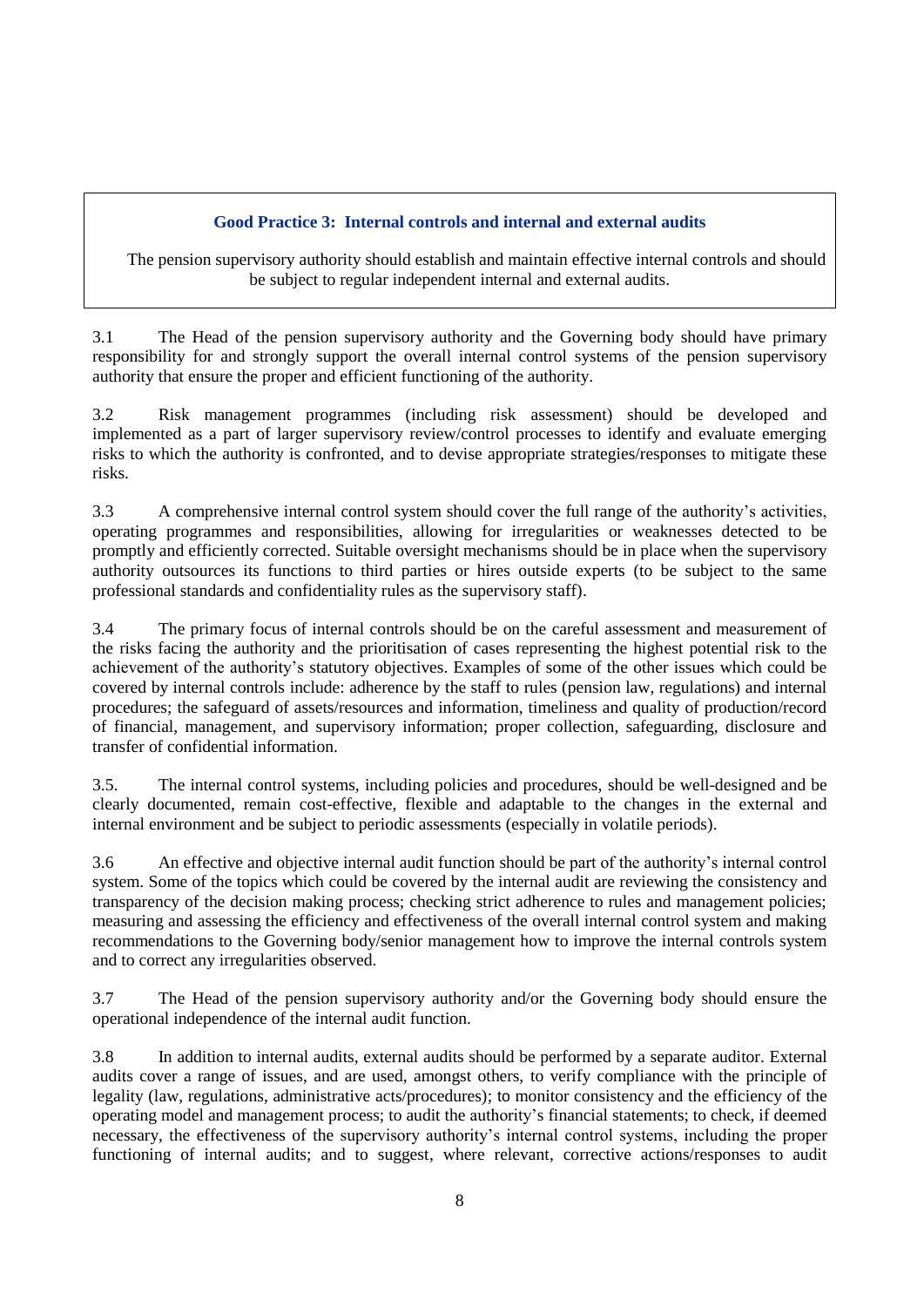findings. The appointment of external audits should be regulated by law and could involve the approbation of national authorities.

### **Good Practice 4: Code of conduct and managing conflicts of interest**

The pension supervisory authority should establish and adhere to its own code of conduct aimed at all employees, including the Governing body and the senior executive management, and should have an efficient conflict of interest resolution policy.

4.1 A code of conduct should consolidate the key principles of efficient governance, and norms and value of ethical behaviour. Adherence to shared good governance values is a central part of an authority's corporate culture, underpinning its processes for decision making and execution of its strategy as well as behaviour within the pension supervisory authority.

4.2 The pension supervisory authority should establish its own code of conduct for all staff members of the pension supervisory authority. If deemed appropriate, a separate code could be established for the Governing body and senior executive management.

4.3 The code of conduct should be available and easy to access by all staff members of the pension supervisory authority. For transparency purposes, it could also be publicly available on the authority's web-site.

4.4 The code of conduct should include provisions on staff relations with the entities overseen by the authority, market players, ethical behaviour and conduct principles of staff, acceptance/giving of gifts and hospitality, use of resources and treatment of confidential information.

4.5 Policies on conflict of interests (whether personal or professional, such as holding equity investments in supervised entities, having an interest/business relationship with the regulated/supervised entity, etc.), their adequate disclosure and settlement process should be in place, as a part of code of conduct or set as a separate document. Policies on conflict of interest should be regularly reviewed to address new potential conflicts and/or incorporate any other relevant amendments.

4.6 Full adherence and strict observance and compliance with the code of conduct by all staff members should remain mandatory for the whole duration of employment or appointment and after for a defined period, if required. A breach of the code provisions may under defined circumstances (e.g. outlined in an intervention ladder) entail a disciplinary action, including dismissal, if appropriate.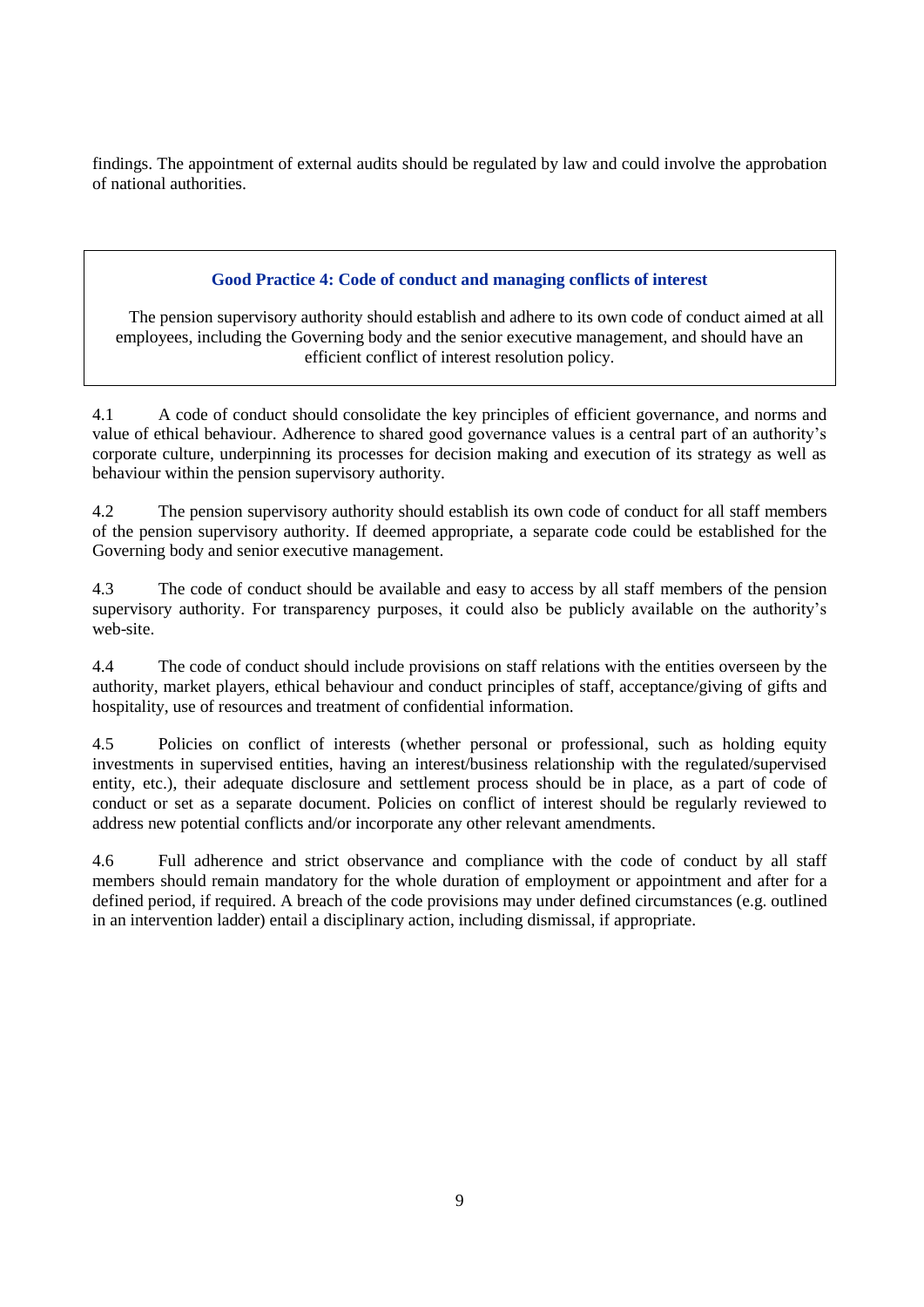### **Good Practice 5: Appeal procedures**

Appeal procedures should be made available for settling disputes arising between supervised entities and the pension supervisory authority.

5.1 Statutory procedures (including administrative appeal processes and judicial reviews) should be put in place for supervised entities to correct, review and appeal against decisions taken by the pension supervisory authority, if considered inconsistent with legal provisions.

5.2 The supervisory authority should provide supervised entities with a formal internal review process for supervisory decisions with serious impact. This review should be undertaken by persons other than the original decision makers. This could serve as an alternative dispute resolution process to administrative and judicial reviews.

5.3 The personal liability of the supervisory authority's staff should be limited in relation to carrying out their duties in good faith.

5.4 Supervisory staff should have indemnity and protection from civil actions and ensuing costs when defending their actions while on duty.

#### **Good Practice 6: Performance measurement and training**

The pension supervisory authority should be subject to regular performance evaluation against its stated goals and objectives. Tailored training should be provided to the supervisory staff to optimise their performance.

6.1 The Governing body of the pension supervisory authority should establish internal performance evaluation procedures within the authority to regularly monitor and assess the way management and operational activities are conducted to evaluate the achievement of the authority's identified goals and priorities.

6.2 The evaluation process should aim to assess both qualitative and quantitative aspects of supervisory activities, including their outcome and impact, and may establish linkages between high-level organisational strategic goals and specific supervisory activities and inputs to attain these objectives (through performance of particular supervisory tasks).

6.3 Sufficient resources (financial and human) should be allocated to monitor the performance of the pension supervisory authority on a regular basis.

6.4 As a part of the evaluation process, specific measurable performance targets and objectives should be set and performance criteria elaborated to gather performance information for review within a defined timetable.

6.5 In parallel, efforts should be undertaken to increase the level of expertise and knowledge of supervisory staff through the organisation of tailored training programmes to optimise performance, and to increase motivation and retention of staff.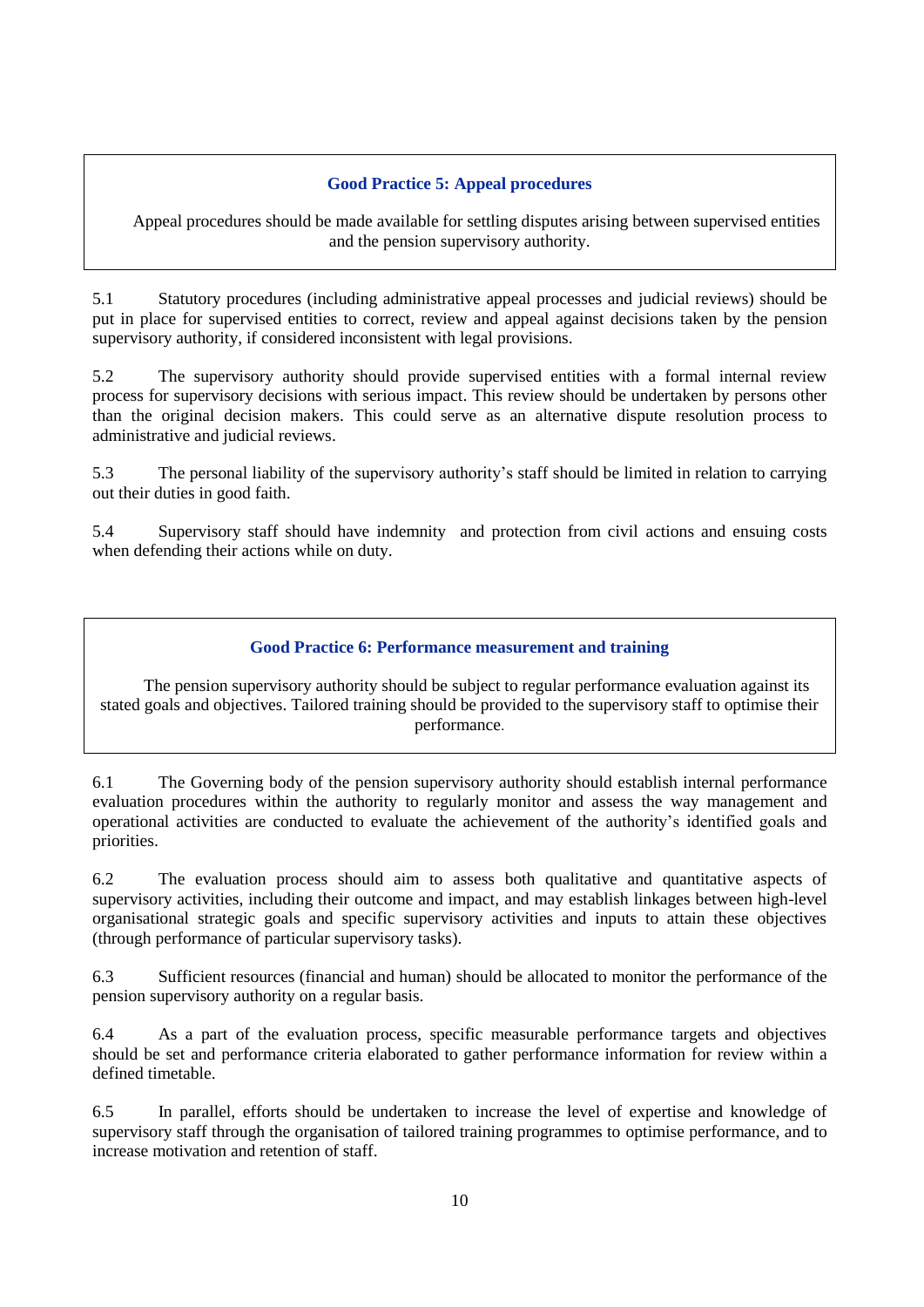## **Good Practice 7: Accountability**

The pension supervisory authority should ensure robust public accountability and transparency in its relationships with the overseeing authorities $15$ .

7.1 The pension supervisory authority should be held accountable for achieving its statutory objectives and efficiently executing its supervisory duties and responsibilities.

7.2 The pension supervisory authority should have an active and planned policy for publishing and reporting on its activities, if appropriate, to the overseeing authorities.

7.3 Regular interactions should be maintained with the overseeing authorities by means of providing regular reporting and exchange of information on the key supervisory activities, performance and internal and external control results. Evaluation feedback is used to review and improve the authority's operational and management efficiency.

7.4 The pension supervisory authority could be subject to special legal requirements, including confidentiality provisions, with regard to the information to be provided and reported to the overseeing authorities.

7.5 The pension supervisory authority may be subject to regular reviews by the legislature and have a responsibility to respond to requests for information and policy briefings, when required by the governing legislation

### **Good Practice 8: Communication**

The pension supervisory authority should encourage regular and open dialogue and relationships with all stakeholders and the public.

8.1 The Governing body should give a clear statement of the pension supervisory authority's mandate, mission and strategic objectives and supervisory requirements and procedures, accompanied with practical guidance and explanatory information, which are publicly disclosed and easy to access.

8.2 The pension supervisory authority should have a clear policy in communicating and engaging in meaningful and open exchange of views with all stakeholders and the public.

8.3 The pension supervisory authority should inform public and supervised entities of the results of its supervisory work and any future planned activities, subject to confidentiality requirements, and could collect views and feedback on the quality of supervisory activities and satisfaction with the duties performed and supervisory services provided.

8.4 The pension supervisory authority should communicate and maintain working relationships with other statutory authorities working in the financial area ensuring co-ordination of policy and supervisory activities.

<sup>&</sup>lt;sup>15</sup> Idem footnote 14 - IOPS Principle 2 of Private Pension Supervision – Independence - to be fully implemented under this section.